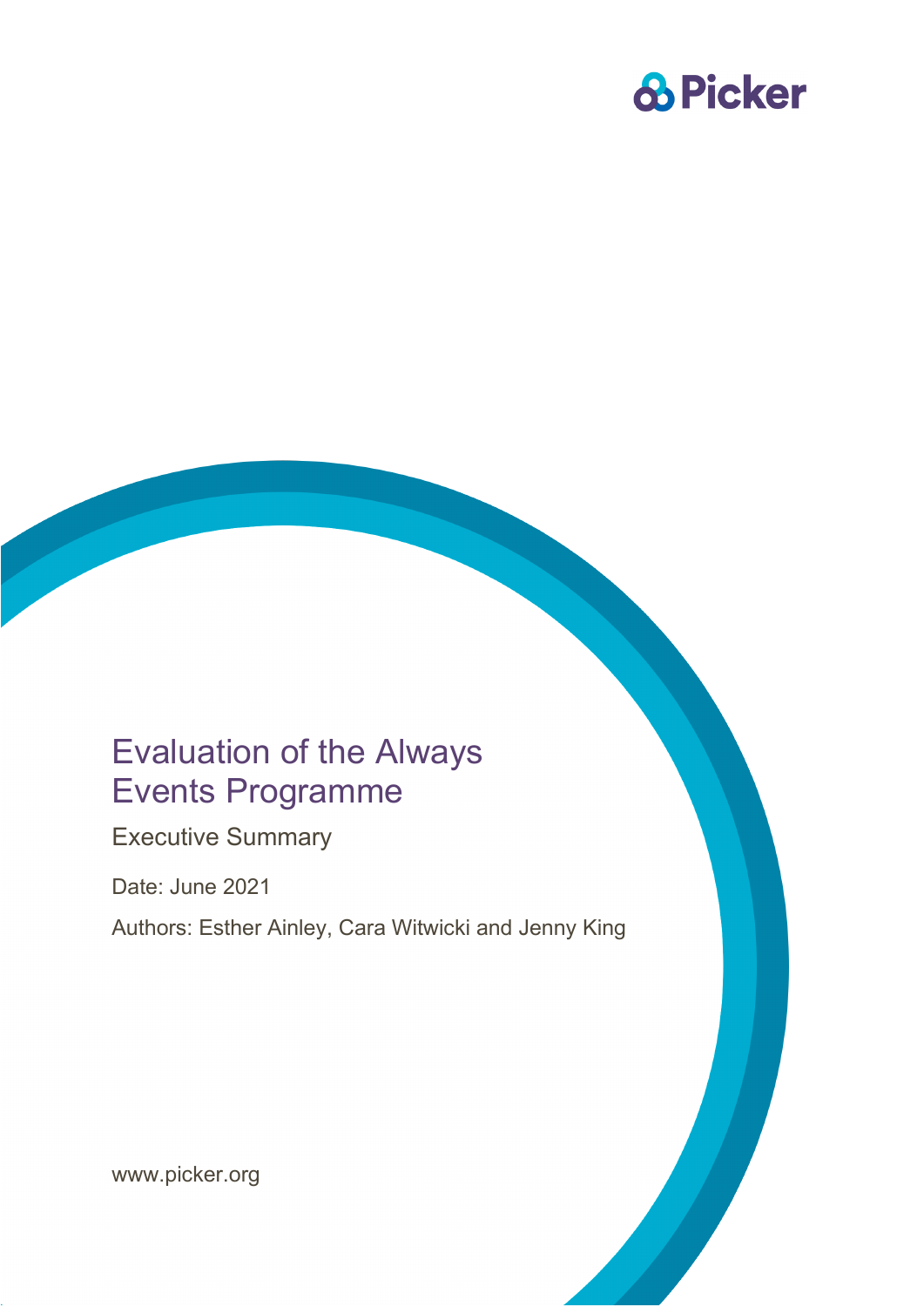

## Picker

Picker is a leading international health and social care charity. We carry out research to understand individuals' needs and their experiences of care. We are here to:

- o Influence policy and practice so that health and social care systems are always centred around people's needs and preferences.
- o Inspire the delivery of the highest quality care, developing tools and services which enable all experiences to be better understood.
- Empower those working in health and social care to improve experiences by effectively measuring, and acting upon, people's feedback.

© Picker 2021

Published by and available from: Picker Institute Europe Buxton Court 3 West Way Oxford, OX2 0JB England Tel: 01865 208100 Fax: 01865 208101 Email: [Info@PickerEurope.ac.uk](mailto:Info@PickerEurope.ac.uk) Website: [www.picker.org](http://www.picker.org/)

Registered Charity in England and Wales: 1081688

Registered Charity in Scotland: SC045048

Company Limited by Registered Guarantee No 3908160

Picker Institute Europe has UKAS accredited certification for ISO20252: 2012 (GB08/74322) and ISO27001:2013 (GB10/80275). We comply with Data Protection Laws including the General Data Protection Regulation, the Data Protection Act 2018 and the Market Research Society's (MRS) Code of Conduct.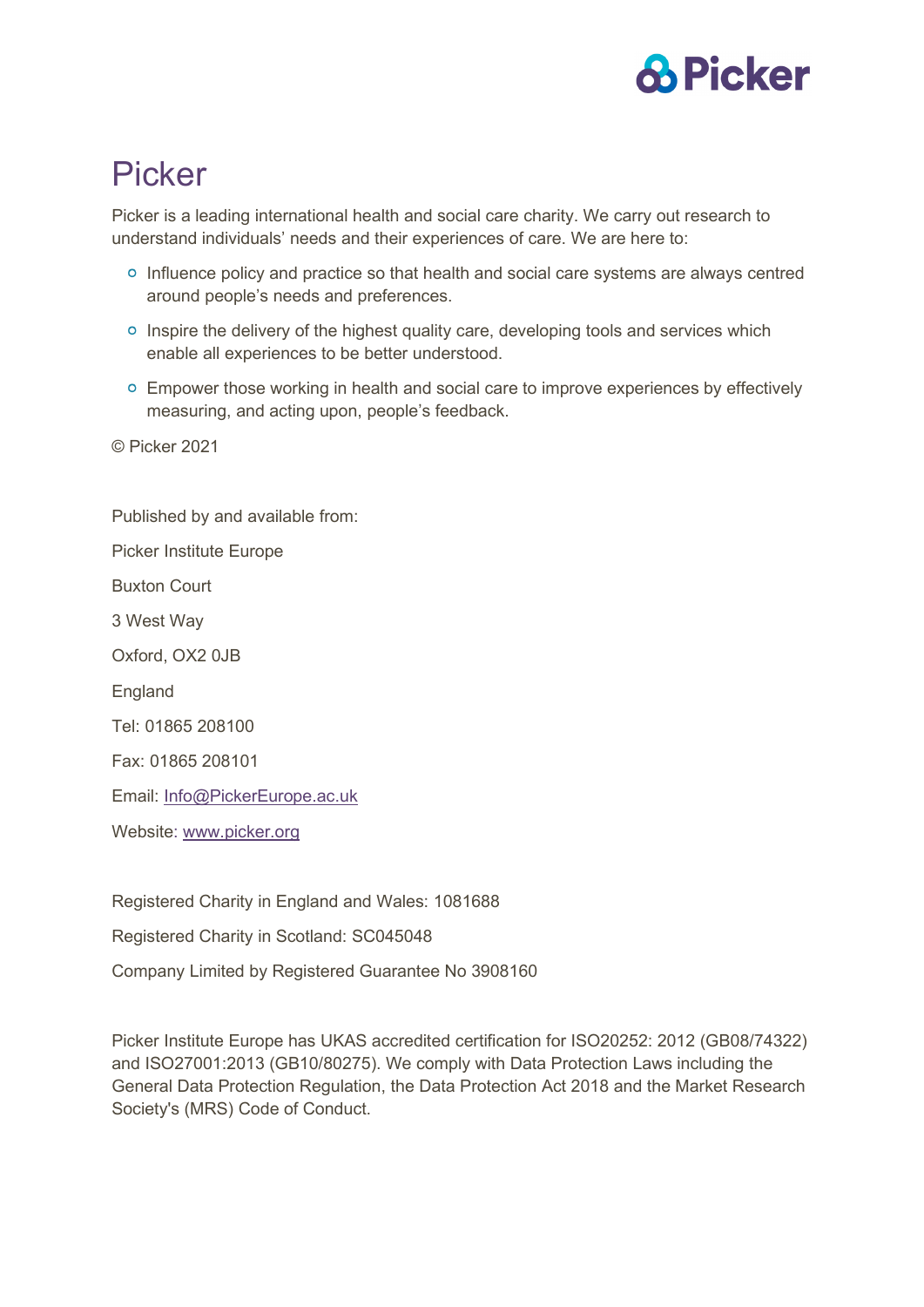

### **Background**

NHS England has been using Always Events as a methodology for working with people using services, families and carers in co-production to improve services since 2015. NHS England and Improvement (NHSE&I) commissioned Picker to evaluate the Always Events programme to identify learning and to inform improvements. The results presented are based on:

- 79 respondents to an online survey
- 12 in-depth interviews

This summary highlights the key challenges and facilitators to implementing Always Events and the impacts of this approach on services users and staff. The key learnings for the Always Events programme are then discussed. It is intended that the findings from this review will support NHSE&I with the future roll-out of the programme.

### Findings

#### Summary of key challenges and facilitators to implementation

| <b>Area</b>                              | <b>Challenges</b>                                                                                                                                                                                                                                                                                                                     | <b>Facilitators</b>                                                                                                                                                                                                                                                                                          |
|------------------------------------------|---------------------------------------------------------------------------------------------------------------------------------------------------------------------------------------------------------------------------------------------------------------------------------------------------------------------------------------|--------------------------------------------------------------------------------------------------------------------------------------------------------------------------------------------------------------------------------------------------------------------------------------------------------------|
| <b>Staff time</b>                        | o A lack of staff time was the most<br>reported challenge by survey<br>respondents<br>• There is a challenge for staff to<br>find enough time, especially for<br>those in clinical facing roles<br>o Covid-19 has affected staff<br>capacity to work on Always<br>Events and has negatively<br>impacted on progress for some<br>teams | o Protected time or flexibility in staff<br>workload/time is helpful. This often<br>necessitates senior-level support.<br>[Note: that many of the facilitators<br>for staff engagement listed below<br>may also help to support staff so<br>they have greater capacity to work<br>on Always Events.]         |
| <b>Staff</b><br>engagement<br>and buy-in | o Staff not recognising the value of<br>the Always Events approach<br>Difficulty understanding the<br>$\circ$<br>concept and methodology<br>o Lack of staff knowledge and<br>experiences in quality<br>improvement tools and<br>measurements<br>o Over-reliance on a few key staff<br>Maintaining momentum<br>O                       | Prior engagement work, such as<br>'What Matters?'<br>Harnessing the power of the patient<br>voice<br>Communication with staff:<br>$\circ$<br>Providing regular updates<br>Listening to staff and making any<br>changes<br>Sharing the impacts and<br><b>SUCCESSES</b><br>Getting the 'right' people involved |

©2021 Picker. All Rights Reserved. 1

P-101582 | Always Events Evaluatiion\_Summary | EA JK | 30 June 2021 | FINAL [Unclassified]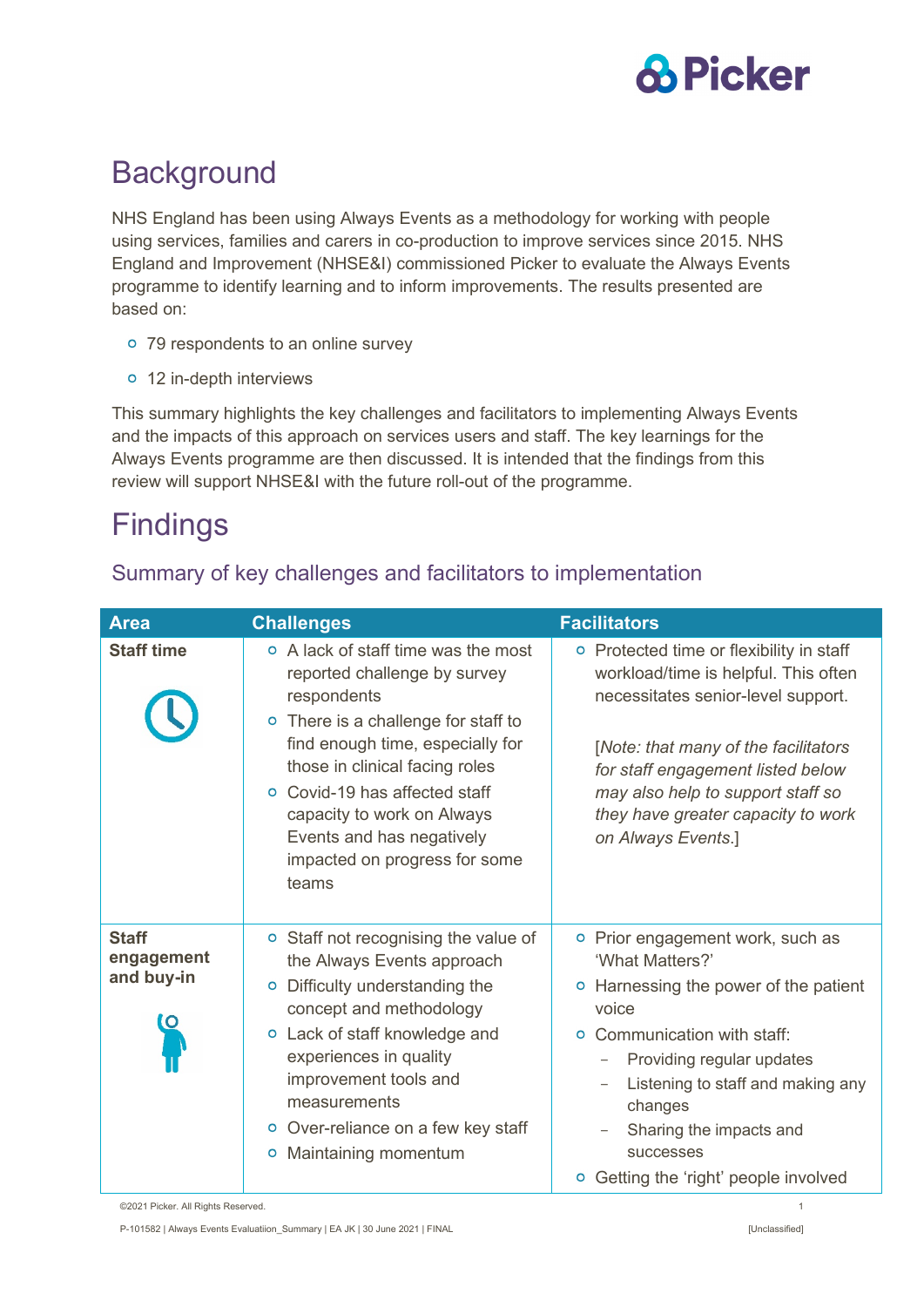

|                                                  |                                                                                                                                                                                                                                                                                                        | o NHSE&I training, other in-house<br>training and highlighting the<br>development opportunities to staff                                                                                                                                                                                                                                                                                                                                                                                                                                |
|--------------------------------------------------|--------------------------------------------------------------------------------------------------------------------------------------------------------------------------------------------------------------------------------------------------------------------------------------------------------|-----------------------------------------------------------------------------------------------------------------------------------------------------------------------------------------------------------------------------------------------------------------------------------------------------------------------------------------------------------------------------------------------------------------------------------------------------------------------------------------------------------------------------------------|
| <b>Co-production</b>                             | o Recruiting and sustaining<br>engagement (particularly in<br>transient services/areas)<br>o 'Fully' co-producing an Always<br>Event<br>• The need for a cultural shift in the<br>way of thinking and working<br>o Length of time to implement<br>o Lack of appropriate staff skills<br>and confidence | o Recruiting people via existing<br>groups/forums or linking in events<br>with such groups<br>• Helping staff understand the value<br>of co-production (NHSE&I training<br>and/or prior engagement work)<br>o Using different approaches and<br>being responsive to people's needs.<br>o Educating staff on the differences of<br>the Always Event approach to other<br>methodologies/projects<br>• Staff training or getting support with<br>facilitation                                                                              |
| <b>Senior level</b><br>support and<br>visibility | • Incorporating – and retaining -<br>Always Events in organisation<br>improvement strategies<br>o Always Events can be isolated<br>from other quality improvement<br>work<br>o Obtaining the support,<br>commitment, and accountability<br>from senior level staff.                                    | o Inclusion of Always Events in QI<br>strategies (but managing executive-<br>level expectations regarding<br>timelines and deliverables).<br>o Oversight working group that<br>regularly reports to executive/senior<br>level staff<br>o Having a department/directorate that<br>can drive the work<br>o Linking to existing groups that<br>include senior level members of staff<br>o Discussion of Always Events at<br>board meetings<br>o Organisation-wide communication<br>about Always Events to spread<br>awareness and learning |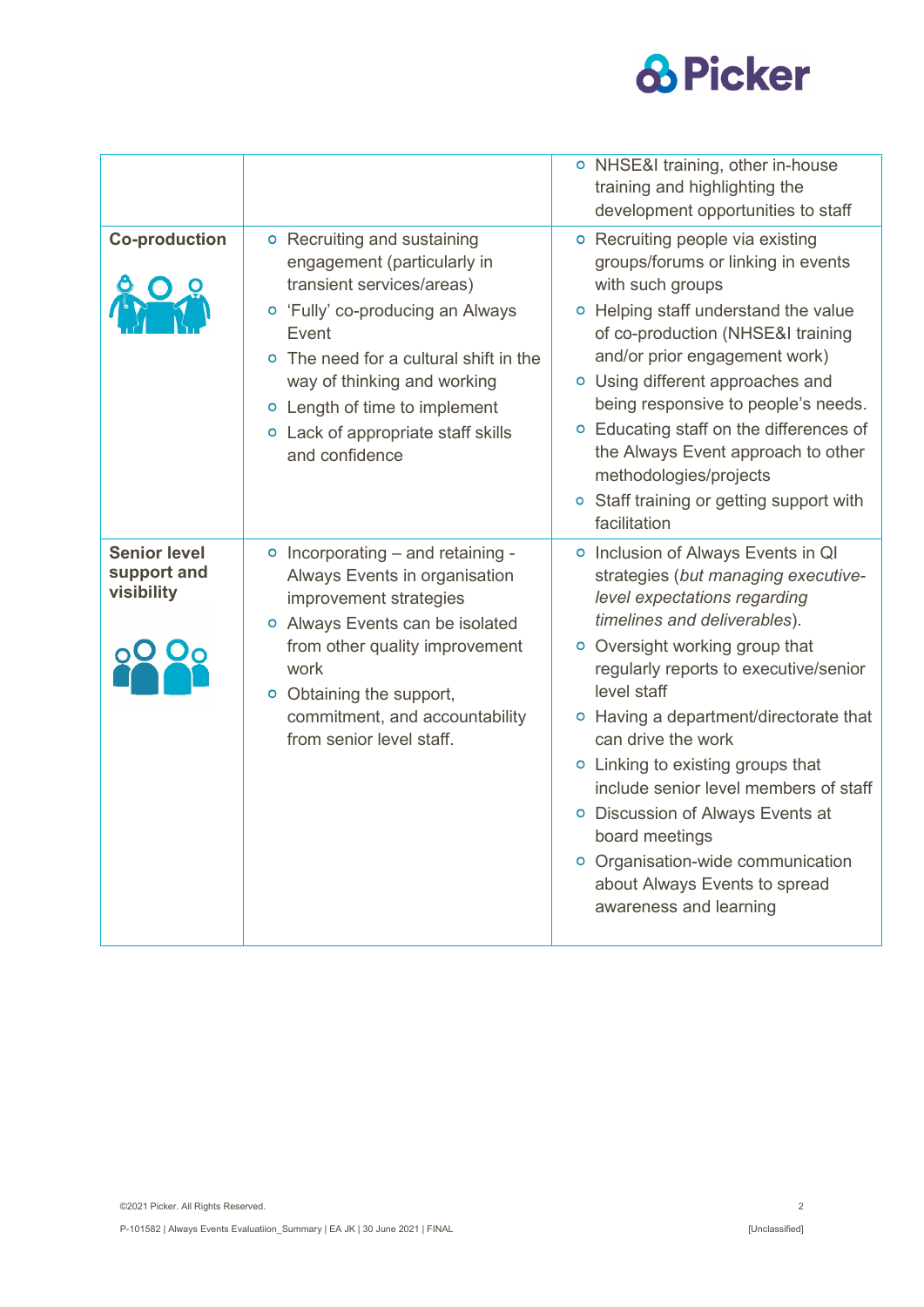## **A** Picker

## **Key strengths and successes of the programme**

- Over 100 organisations have participated in the Always Events programme since 2015.
- 52% of survey respondents said their Always Event had influenced co-production work in their organisation either 'a great deal' or 'to some extent'.
- There is evidence that Always Events can be successful in improving the experiences of service users.
- o NHSE&I training and support is highly valued and seen as key to supporting teams with successful implementation.
- The Always Events approach was considered 'enlightening' by interviewees for putting service users at the centre of the process. Working in collaboration with people that use services was deemed important for ensuring quality improvement work is worthwhile and effective.
- There can be unintended positive benefits for both staff and service users involved in co-producing an Always Event (such as improved wellbeing, increased skills and better working relationships).
- The structured approach enables improvements to service user experiences to be focused and provide evidence on success (but the precision can sometimes be a challenge/limitation).
- There is a growing requirement for organisations to evidence how they are partnering with their service users and Always Events can support with this.

# **Limitations and challenges for the programme**

- A relatively small proportion of organisations have achieved accreditation for demonstrating their Always Event has met the key criteria (such as being co-produced and resulted in sustained improvement).
- Organisational-level factors and/or culture underpin some of the main challenges to implementation, such as:
	- Always Events require a 'shift' in the way of working. Building the right mind-set for co-production can be difficult if there is a lack of dedicated time and resources. The approach can be viewed as a one-off project rather than initiating sustained change.
	- Always Events take time to implement which can sometimes create tensions with a need to evidence outcomes at an executive level within a typically shorter timeframe.
	- Always Events can be isolated from other quality improvement work and/or organisational-wide strategies and not given the same level of priority.

©2021 Picker. All Rights Reserved. 3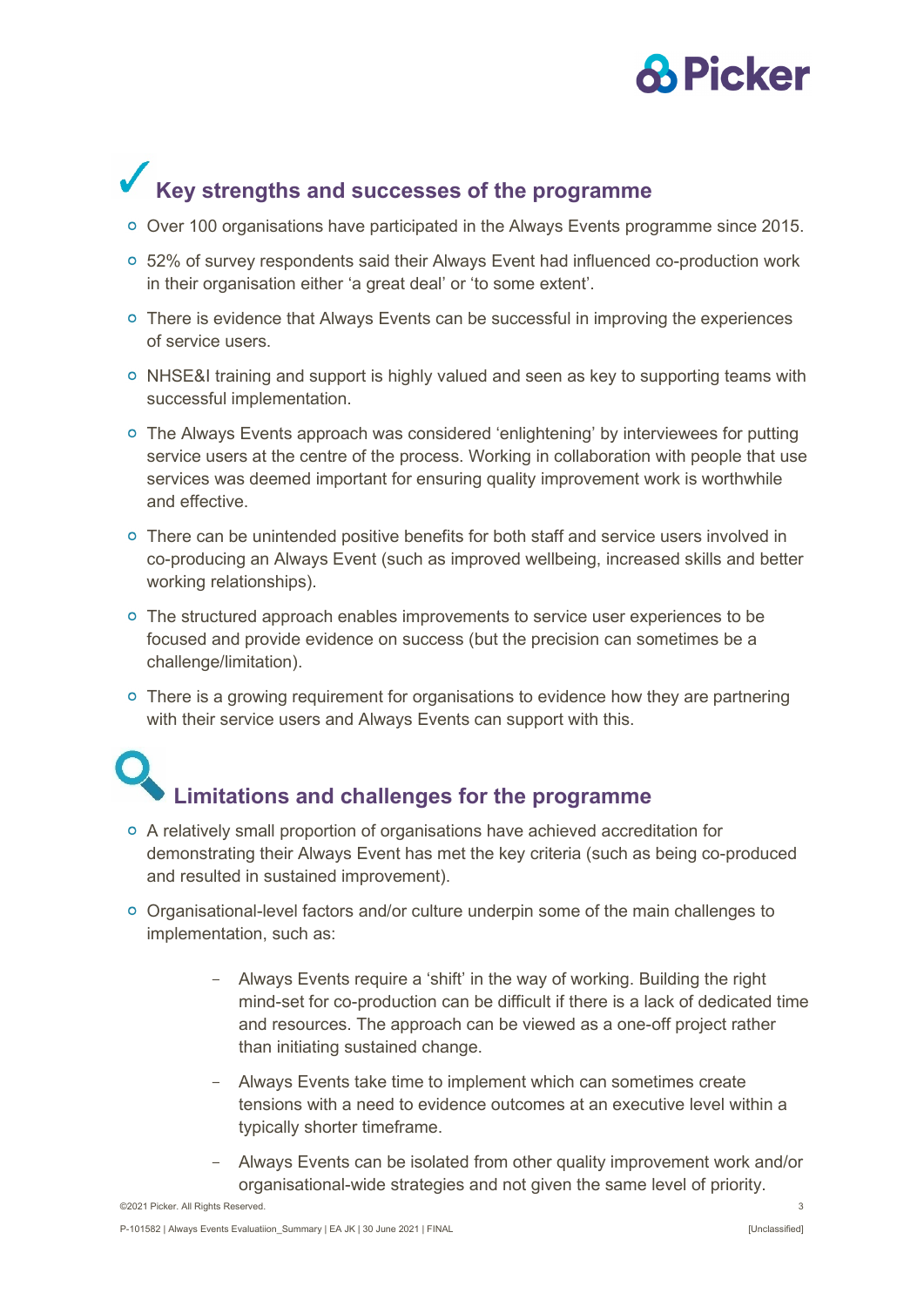

- The extent to which Always Events are fully co-produced with service users is varied. In some teams, there was less collaborative working with service users on how to bring about the improvements.
- o There are challenges to effectively measuring and evidencing the impacts of Always Events.
- The Always Events approach requires staff having some knowledge/skills in quality improvement methods and facilitation skills (for co-producing change with service users).
- The Always Event methodology (and the information contained within the toolkit) can be difficult to explain to colleagues which can adversely affect engagement.

### **Key learnings for improvement**

- Organisational culture and 'readiness' appear to be key:
	- A staged approach could be valuable where staff are involved in prior engagement work/activities *before* commencing an Always Event (such as 'What matters to staff'?)
	- Greater awareness/education on the value of co-production and more training and support for staff on how to co-produce effectively with people with lived experience.
	- The 'positioning' of the Always Event, in terms of the department/directorate, can influence its visibility within an organisation and the ability for teams to draw on wider staff resources and support (e.g. linkage between quality improvement and patient experience teams)
	- There is a need to win the argument that co-production is worthwhile doing and that this approach can be a cost-effective way of working, in addition to the positive outcomes for service users and staff. However, it can be difficult to evidence that improved service user experiences (and other positive outcomes/unintended or wider benefits) are linked to increased efficiencies or financial savings.
- Training/education in quality improvement tools and measurement (or better linkage with those people/teams that can support with this within an organisation).
- o Senior level staff (who are the executive sponsors) need to have greater accountability for the implementation and success of their Always Event(s).
- o Some of the Always Events' change ideas appear more focused on physical/transactional/functional aspects of care which may be more difficult to sustain (and measure their impact), than the relational aspects of care, such as staff behavioural change.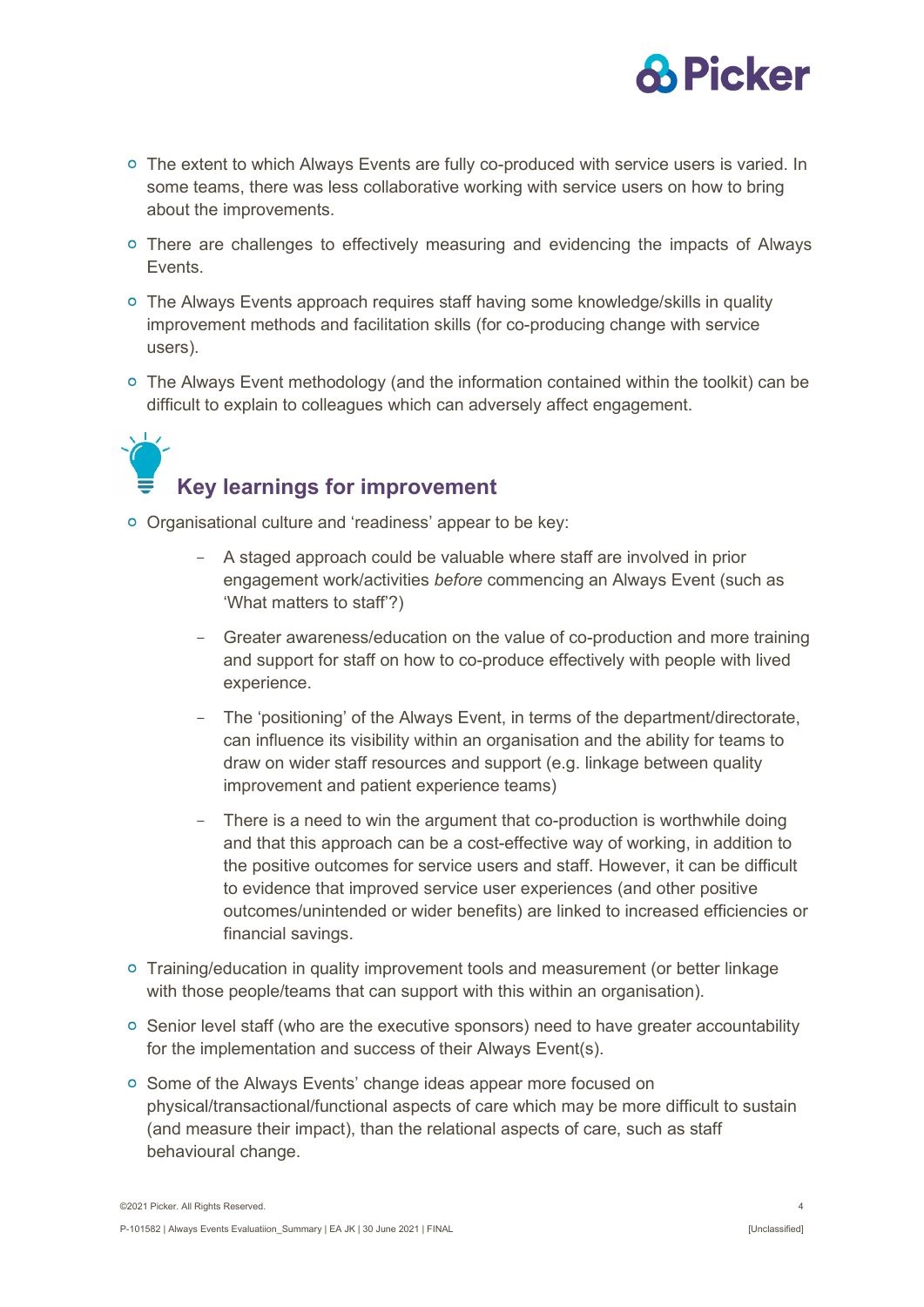

There can be a tension between quality improvement work, in general, and fulfilling business and financial requirements. To ensure Always Events are not deprioritised within an organisation, being able to evidence how the positive impacts on service uses and staff can lead to financial/operational efficiencies could help to embed the approach and achieve operational buy-in.